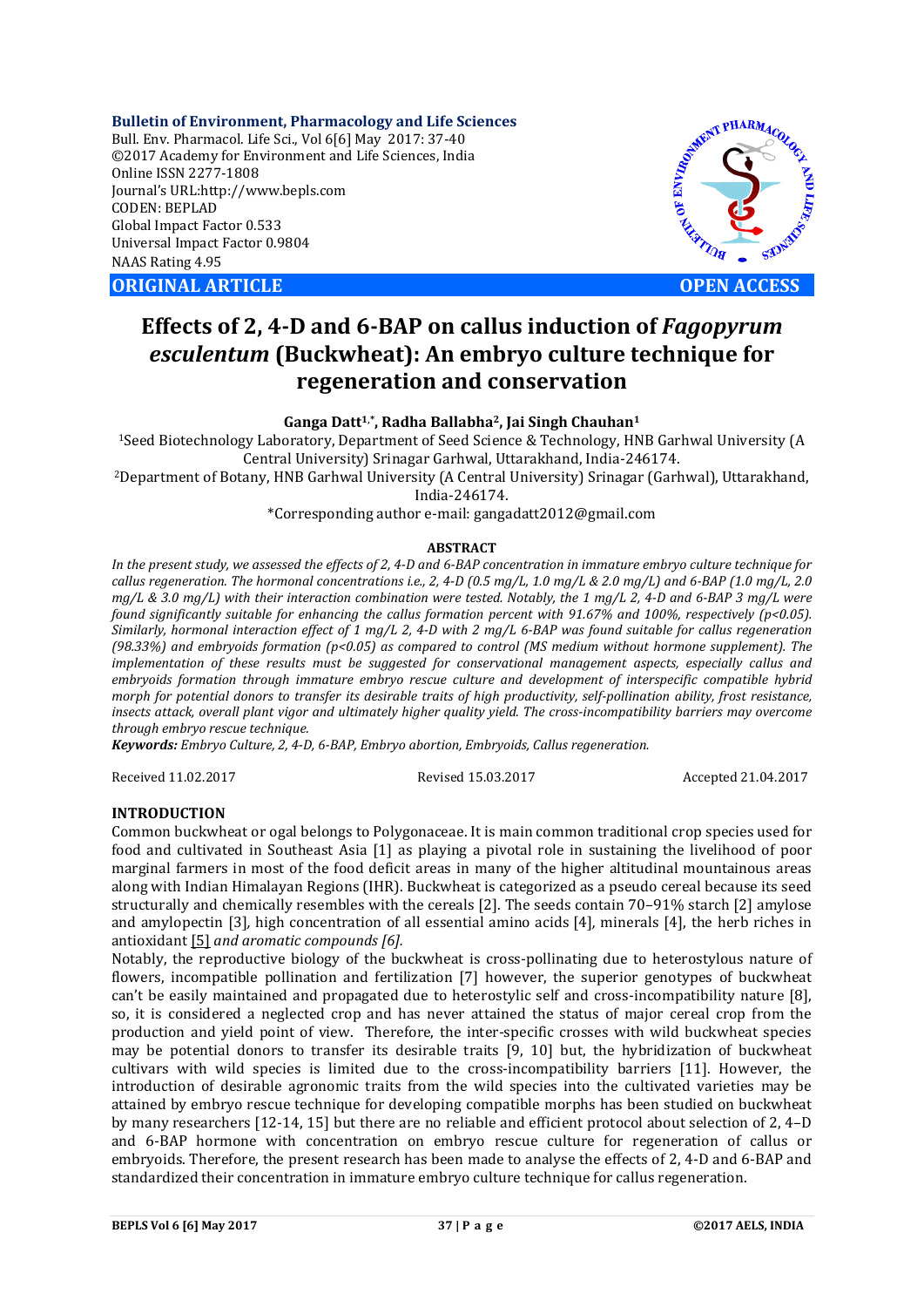#### **Datt** *et al*

# **MATERIALS AND METHODS**

# **Procurement, Sterilization and Inoculation of Planting Material**

All instruments were autoclaved for complete sterilization. Immature seeds were harvested and disinfected for 10 min in 2% NaOCl solution followed by sterilized with 70% ethanol for 5 min then the pericarp was removed, the peeled seeds were further sterilized for 5 min in 1% NaOCl solution and washed three times with sterile distilled water, respectively. Next, the immature embryos aseptically rescued followed by surface sterilized in 70% Ethanol for 1 min followed by rinsed five times in sterile distilled water. Sterilized immature embryos were cultured on Murashige & Skoog medium [16] (with 0.8% agar and 3% sucrose) supplemented with different concentration of 2,4-D (0.5 mg/L, 1.0 mg/L and 2.0 mg/L) and 6-BAP (1.0 mg/L, 2.0 mg/L and 3.0 mg/L) along with combination and control (MS medium without hormone supplement). The culture pH was adjusted to 5.8 before autoclaving (121  $\degree$ C for 20 min at 15 psi). The experiments were performed in conical flask (100 ml volume, 25 ml medium), consist of twelve embryos/treatment (4 embryos/flask and repeated thrice) with three replicates using complete randomized design (CRD) in factorial concept for analyzed the data statistically. The isolated embryos were cultured in growth chamber at  $25 \pm 2$  °C in complete dark condition. According to the treatment the immature embryos had formed callus or embryoids to the 5-10 mm sized were considered as embryoids formation [11]. The mean daily callus formation rate was calculated using following formula:

$$
MDC = \frac{CFP}{D}
$$

Where, MDC mean daily callus formation rate; CFP is callus formation percentage and D is days required for complete regeneration.

# **Statistical Analysis**

Data were processed by the analysis of variance (ANOVA) on the basis of completely randomized design (CRD) with 3 replications. The data were analyzed using computer SPSS software (version 20), and the means were compared by Duncan's multiple range test (*P* < 0.05 level).

# **RESULT AND DISCUSSION**

The immature embryos on MS medium supplemented with 2, 4-D 1.0 mg/L showed maximum (91.67%) callus formation with maximum mean daily callus formation (MDC) rate (7.38) with minimum inoculation period (5.33 days) (*p*<0.05) followed by 0.5 mg/L (75.00%) and 2.0 mg/L (66.67%) Analysis of variance showed no significant effects on days required for onset of germination but significant to the other parameters (*p*<0.01) (Tab 1). Whereas, 3.0 mg/L 6-BAP showed maximum (100%) embryoids formation with high MDC rate (9.39) significantly ( $p$ <0.05) followed by 2.0 mg/L (83.33%) and 1.0 mg/L (75.00%). Similarly, ANOVA showed significant effects ( $p<0.01$ ) between and within the groups in all observed parameters as compared to control (Tab 2). The minimum inoculation period was found in 2.0 mg/L 6- BAP (9.00 days) significantly (*p*<0.05) rather than other treatments (see Tab. 2). Notably, the interaction effects of 1.0 mg/L 2, 4-D with 2.0 mg/L 6-BAP showed best callus formation (98.33%) with high MDC rate (9.23) with minimum inoculation period (8.33 days) significantly (*p*<0.05) followed by 2, 4-D 1.0 mg/L with 6-BAP 3.0 mg/L and 2, 4-D 2.0 mg/L with 6-BAP 1.0 mg/L (83.33% in both treatment). ANOVA showed significant effects between groups and within groups for all interaction combination of both hormone ( $p$ <0.01) as compared to control [see Tab. 3 & Fig. A (b)].

**Table 1.** Response of immature embryos on MS Medium supplemented with various concentration of 2,

|                 |                       | $4-D.$                |                   |                     |                    |
|-----------------|-----------------------|-----------------------|-------------------|---------------------|--------------------|
| $2, 4-D$        | Days required for     | Days required for     | Inoculation       | Callus Induction    | MDC.               |
| (mg/l)          | onset of regeneration | complete regeneration | period (d)        | (% )                |                    |
|                 | (d)                   | (d)                   |                   |                     |                    |
| MS              | $11.00 \pm 1.00$      | $27.67 \pm 2.52c$     | $16.67 \pm 3.06c$ | $2.33 \pm 0.58a$    | $0.09 \pm 0.03a$   |
| 0.5             | $9.33 \pm 2.31$ ab    | $21.33 \pm 2.31 h$    | $12.00\pm0.00b$   | $75.00\pm0.00$ bc   | $3.54 \pm 0.36h$   |
| 1.0             | $7.67 \pm 4.16$ ab    | $13.00 \pm 2.65a$     | $5.33 \pm 1.53a$  | $91.67 \pm 14.43c$  | $7.38 \pm 2.51c$   |
| 2.0             | $4.67 \pm 1.53a$      | $11.33 \pm 0.58a$     | $6.67 \pm 2.08a$  | $66.67 \pm 14.43$ h | $5.87 \pm 1.18$ bc |
| f-value         | 3.37                  | 36.54                 | 20.31             | 44.06               | 15.48              |
| <i>p</i> -value | $0.075$ <sup>ns</sup> | $0.000**$             | $0.000**$         | $0.000**$           | $0.000**$          |

**Symbols used:** 2, 4-D = 2, 4-Dichlorophenoxyacetic acid: MS = Murashige and Skoog medium (control without hormone supplement); MDC = mean daily callus formation.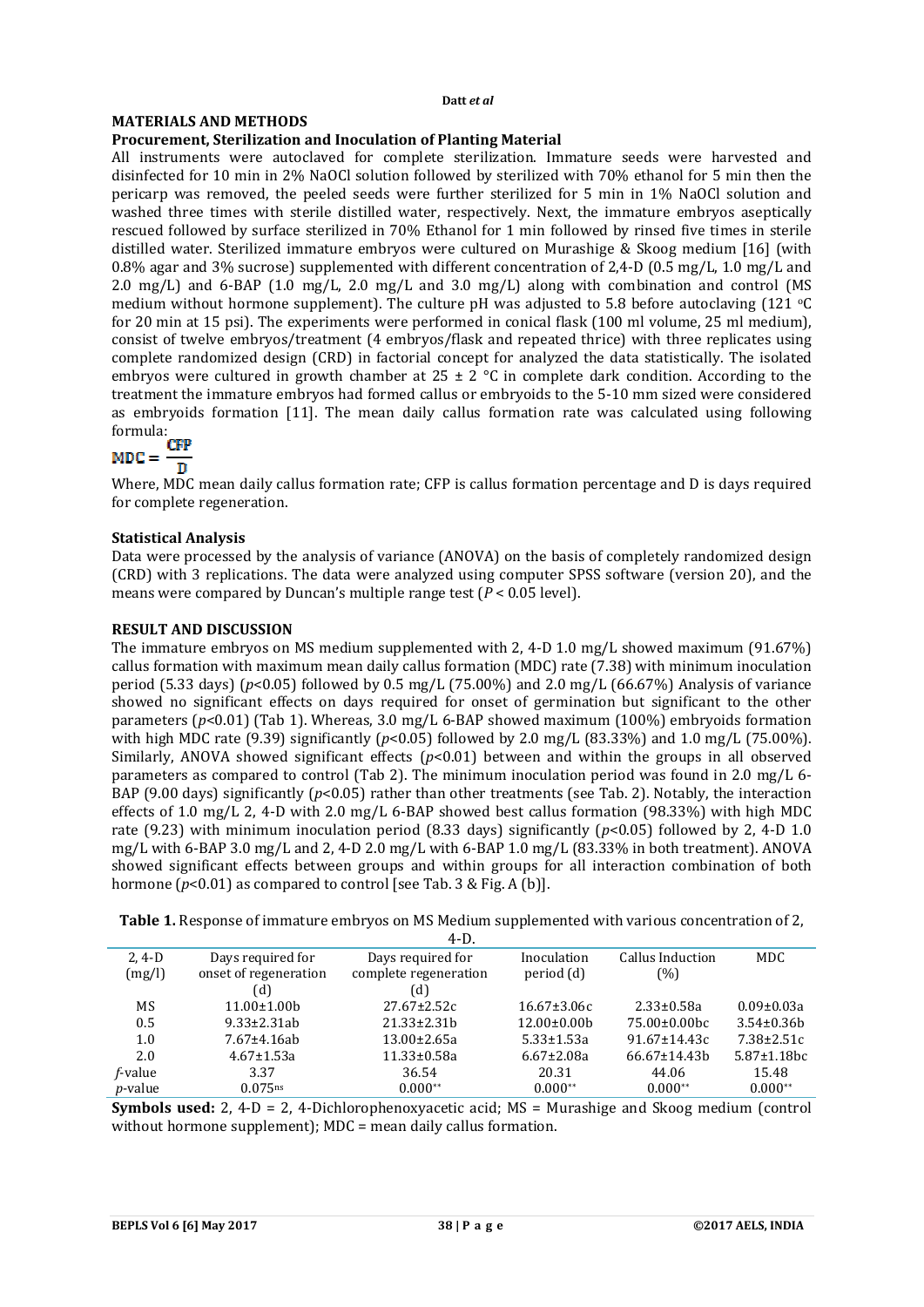# **Datt** *et al*

**Note:** same letter (s) in the same column indicate (s) insignificant differences and data are shown in mean ± SD at *p*<0.05 level using Duncan's multiple range test (DMRT); \*\* & ns means *p*<0.01 level of significance and non significance, respectively.

| $6-BAP$ (mg/l)  | Days required for | Days required for  | Inoculation        | Callus Induction   | MDC.              |
|-----------------|-------------------|--------------------|--------------------|--------------------|-------------------|
|                 | onset of          | complete           | (d)<br>period      | (% )               |                   |
|                 | regeneration (d)  | regeneration (d)   |                    |                    |                   |
| MS              | $9.33 \pm 0.58c$  | $28.33 \pm 2.89c$  | $19.00 \pm 2.65$   | $2.33 \pm 0.58a$   | $0.08 \pm 0.03a$  |
| 1.0             | $3.33 \pm 0.58$   | $21.33 \pm 2.31 b$ | $18.00 \pm 2.65 b$ | 75.00±0.00b        | $3.54 \pm 0.36 b$ |
| 2.0             | $2.00 \pm 1.00a$  | $11.00 \pm 2.65a$  | $9.00 \pm 2.00a$   | 83.33±14.43b       | $7.66 \pm 0.61c$  |
| 3.0             | $1.33 \pm 0.58a$  | $10.67 \pm 0.58a$  | $9.33 \pm 0.58a$   | $100.00 \pm 0.00c$ | $9.39 \pm 0.52d$  |
| f-value         | 80.00             | 42.01              | 19.13              | 107.12             | 269.54            |
| <i>p</i> -value | $0.000**$         | $0.000**$          | $0.001**$          | $0.000**$          | $0.000**$         |

**Table 2.** Response of immature embryos on MS Medium supplemented with various concentration of 6- BAP.

**Symbols used:** 6-BAP = 6-benzyl amino purine; MS = Murashige and Skoog medium (control without hormone supplement); MDC = mean daily callus formation.

**Note:** same letter (s) in the same column indicate (s) insignificant differences and data are shown in mean ± SD at *p*<0.05 level using Duncan's multiple range test (DMRT); \*\* means *p*<0.01 level of significance.

**Table 3.** Interaction effects (2, 4-D and 6-BAP) on various parameters of immature embryos of *F. esculentum* during embryo culture.

| $2.4-D+6$       | Days required for     | Days required for     | Inoculation period   | Callus              | <b>MDC</b>         |
|-----------------|-----------------------|-----------------------|----------------------|---------------------|--------------------|
| $BAP$ (mg/l)    | onset of regeneration | complete regeneration | (d)                  | Induction           |                    |
|                 | (d)                   | (d)                   |                      | (% )                |                    |
| MS              | $9.00 \pm 1.00c$      | $28.33 \pm 2.89$ d    | 19.33±3.06d          | $2.33 \pm 0.58a$    | $0.08 \pm 0.02a$   |
| $0.5 + 1.0$     | $3.33 \pm 0.58$ ab    | $21.33 \pm 2.31c$     | $18.00 \pm 2.65$ d   | $62.33 \pm 2.52$ bc | $2.95 \pm 0.40 b$  |
| $0.5 + 2.0$     | $2.00 \pm 1.00a$      | $11.00 \pm 2.65a$     | $9.00 \pm 2.00$ ab   | $64.67 \pm 0.58c$   | $6.10 \pm 1.37$ a  |
| $0.5 + 3.0$     | $2.00 \pm 0.00a$      | 11.33±0.58a           | $9.33 \pm 0.58$ ab   | 58.33±2.89b         | $5.15 \pm 0.26c$   |
| $1.0 + 1.0$     | $3.00 \pm 1.00$ ab    | 15.33±0.58b           | $12.33 \pm 1.53$ bc  | $65.33 \pm 0.58c$   | $4.26 \pm 0.12c$   |
| $1.0 + 2.0$     | $2.33 \pm 0.58$ ab    | $10.67 \pm 0.58a$     | $8.33 \pm 1.15a$     | 98.33±2.89e         | $9.23 \pm 0.24$ f  |
| $1.0 + 3.0$     | $3.67 \pm 0.58$ b     | $16.33 \pm 1.53 b$    | $12.67 \pm 2.08$ bc  | 83.33±3.06d         | $5.13 \pm 0.55c$   |
| $2.0 + 1.0$     | $3.67 \pm 0.58$ b     | $17.00 \pm 2.00 b$    | $13.33 \pm 2.52c$    | 83.33±3.06d         | $4.94 \pm 0.47$ cd |
| $2.0 + 2.0$     | $3.00 \pm 1.00$ ab    | $15.00 \pm 1.00 b$    | 12.00±1.73abc        | 87.67±2.52d         | $5.86 \pm 0.37$ d  |
| $2.0 + 3.0$     | $3.00 \pm 1.00$ ab    | 14.67±0.58b           | $11.67 \pm 0.58$ abc | 83.33±2.89d         | $5.68 \pm 0.03$ d  |
| f-value         | 19.44                 | 29.55                 | 10.28                | 375.58              | 57.98              |
| <i>p</i> -value | $0.000**$             | $0.000**$             | $0.000**$            | $0.000**$           | $0.000**$          |

**Symbols used:** 2, 4-D = 2, 4-Dichlorophenoxyacetic acid; 6-BAP = 6-benzyl amino purine; MS = Murashige and Skoog medium (control without hormone supplement); MDC = mean daily callus formation.

**Note:** same letter (s) in the same column indicate (s) insignificant differences and data are shown in mean ± SD at *p*<0.05 level using Duncan's multiple range test (DMRT); \*\* means *p*<0.01 level of significance.



**Fig 1:** Embryo culture of *F. esculentum* (Buckwheat).

- **a.** Response of immature embryos on MS medium (without hormone supplement) showing no callus induction.
- **b.** Response of immature embryos on MS medium supplemented with 2, 4-D 1.0 mg/L and 6-BAP 2.0 mg/L concentration showing callus regeneration.